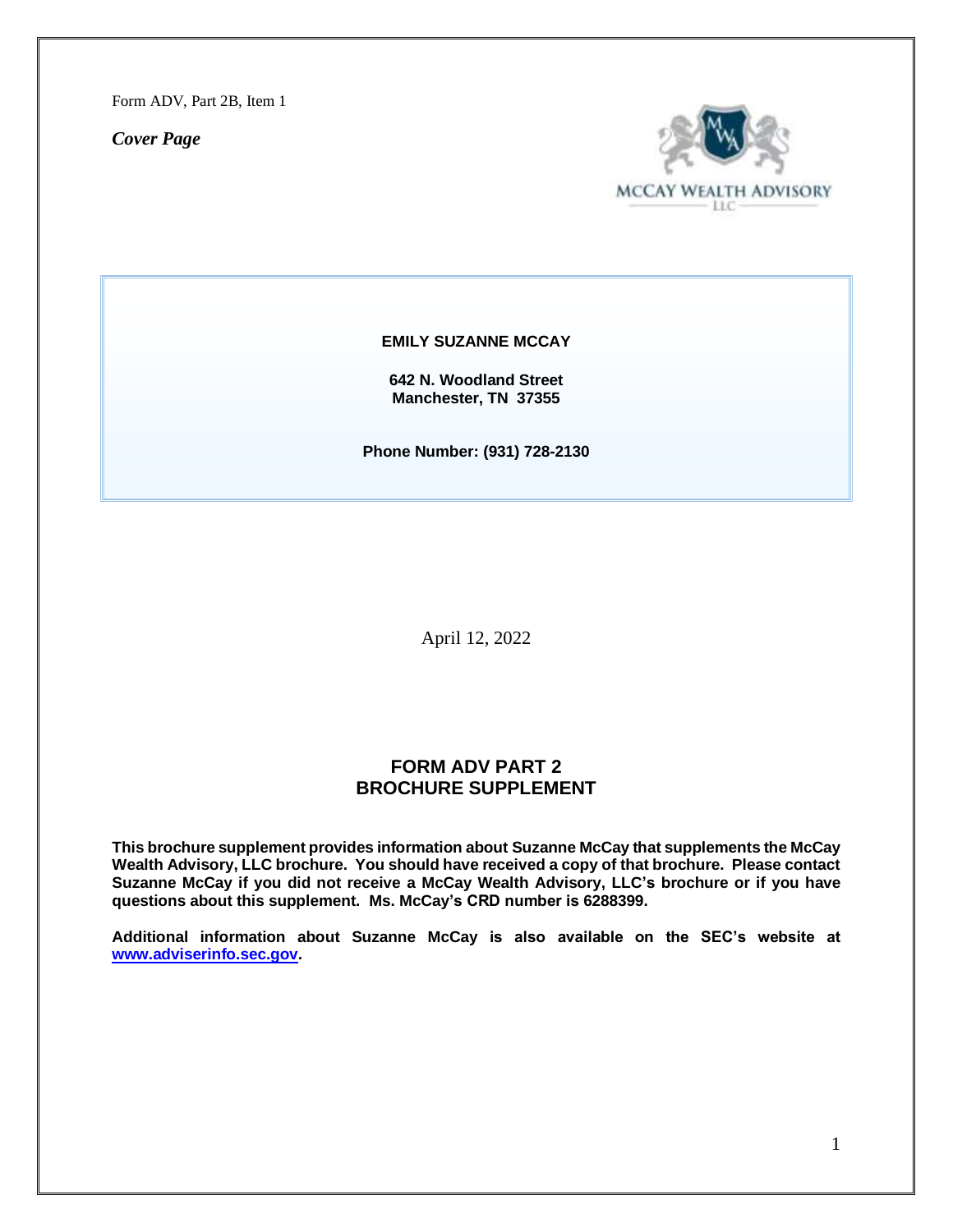Form ADV, Part 2B, Item 2

## *Educational Background and Business Experience*

Suzanne McCay Chief Operating Officer / CCO Year of Birth: 1984

### **Business Background:**

McCay Wealth Advisory, LLC, Chief Operating Officer / CCO, January 2020 – Present

McCay Wealth Advisory, LLC, Customer Relationship Representative, December 2013 – November 2019

## **Educational Background:**

No formal education after high school.

Form ADV, Part 2B, Item 3

### *Disciplinary Information*

Ms. McCay does not have any reportable disciplinary disclosures.

Form ADV, Part 2B, Item 4

# *Other Business Activities*

Suzanne McCay does have any outside business activities to report.

Form ADV, Part 2B, Item 5

#### *Additional Compensation*

Suzanne McCay does not receive any economic benefit from anyone, who is not a client, for providing advisory services.